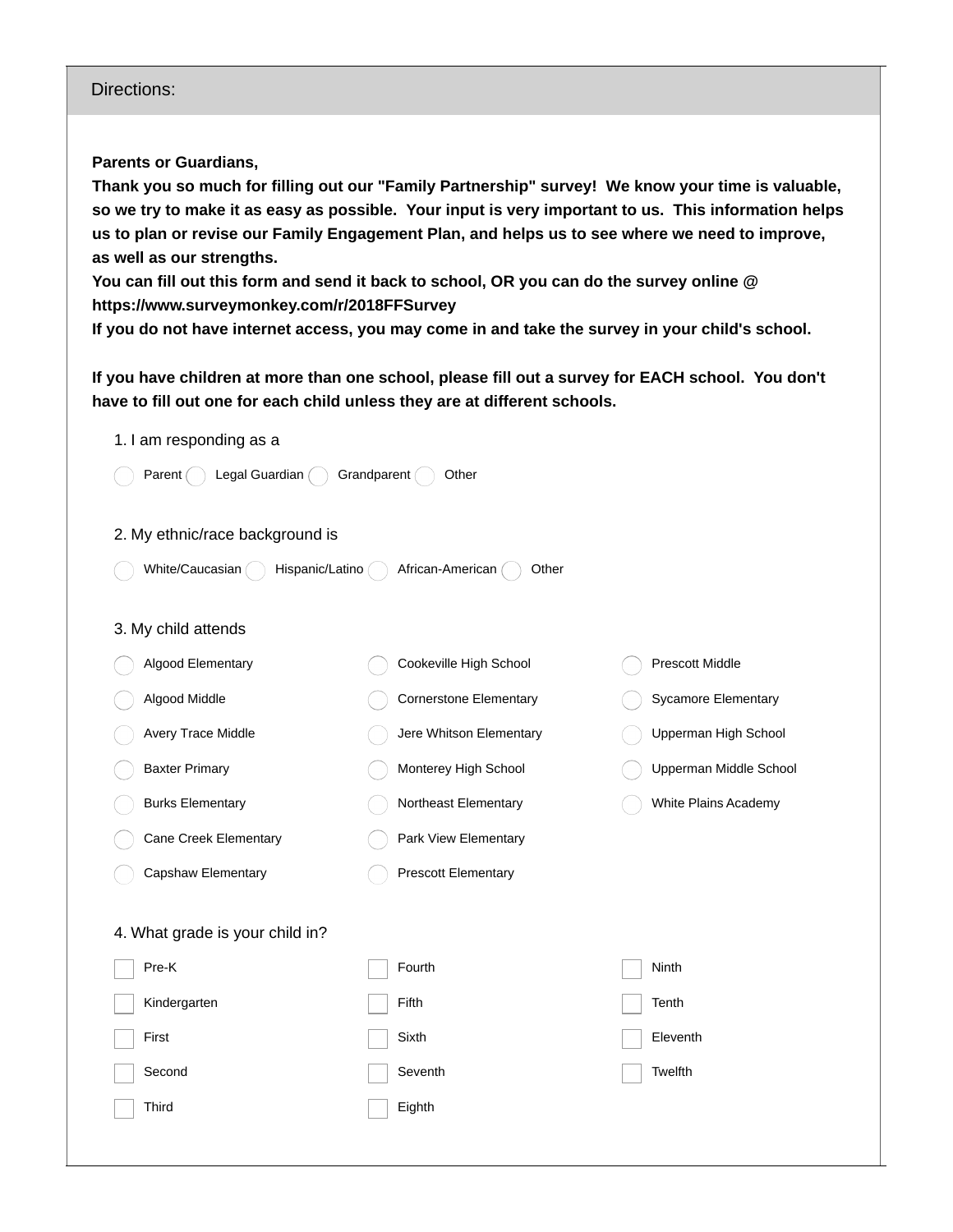|                                                                                      | 5. Do you need a translator? |          |                                                                                                                |     |
|--------------------------------------------------------------------------------------|------------------------------|----------|----------------------------------------------------------------------------------------------------------------|-----|
| Yes<br>No                                                                            |                              |          |                                                                                                                |     |
|                                                                                      |                              |          | 6. If you answered "no" to question #5, skip this question. If you answered "yes" to question #5: It is easy   |     |
| to get a translator if I need one.<br><b>Strongly Agree</b>                          | Agree                        | Disagree | <b>Strongly Disagree</b>                                                                                       | N/A |
|                                                                                      |                              |          |                                                                                                                |     |
|                                                                                      |                              |          |                                                                                                                |     |
|                                                                                      |                              |          | 7. When I walk into the school, I feel the school is inviting and that this is a place where parents "belong." |     |
| Strongly Agree                                                                       | Agree                        | Disagree | <b>Strongly Disagree</b>                                                                                       | N/A |
|                                                                                      |                              |          |                                                                                                                |     |
|                                                                                      |                              |          |                                                                                                                |     |
| community.                                                                           |                              |          | 8. The school's policies and programs reflect, respect, and value the diversity of the families in the         |     |
| Strongly Agree                                                                       | Agree                        | Disagree | <b>Strongly Disagree</b>                                                                                       | N/A |
|                                                                                      |                              |          |                                                                                                                |     |
|                                                                                      |                              |          |                                                                                                                |     |
|                                                                                      |                              |          |                                                                                                                |     |
|                                                                                      |                              |          | 9. Students at the school are treated fairly no matter what their race or cultural background.                 |     |
| Strongly Agree                                                                       | Agree                        | Disagree | <b>Strongly Disagree</b>                                                                                       | N/A |
|                                                                                      |                              |          |                                                                                                                |     |
|                                                                                      |                              |          | 10. I feel welcome at family engagement events. (Back to School, Reading Nights, Math Nights, etc.)            |     |
| <b>Strongly Agree</b>                                                                | Agree                        | Disagree | <b>Strongly Disagree</b>                                                                                       | N/A |
|                                                                                      |                              |          |                                                                                                                |     |
|                                                                                      |                              |          |                                                                                                                |     |
| 11. I believe the school provides a safe environment for my child.                   |                              |          |                                                                                                                | N/A |
| <b>Strongly Agree</b>                                                                | Agree                        | Disagree | <b>Strongly Disagree</b>                                                                                       |     |
|                                                                                      |                              |          |                                                                                                                |     |
| 12. Directional signs in the school make it easy for me to find my way around.       |                              |          |                                                                                                                |     |
| <b>Strongly Agree</b>                                                                | Agree                        | Disagree | <b>Strongly Disagree</b>                                                                                       | N/A |
|                                                                                      |                              |          |                                                                                                                |     |
|                                                                                      |                              |          |                                                                                                                |     |
| 13. The school keeps all families informed about important school issues and events. |                              |          |                                                                                                                |     |
| Strongly Agree                                                                       | Agree                        | Disagree | <b>Strongly Disagree</b>                                                                                       | N/A |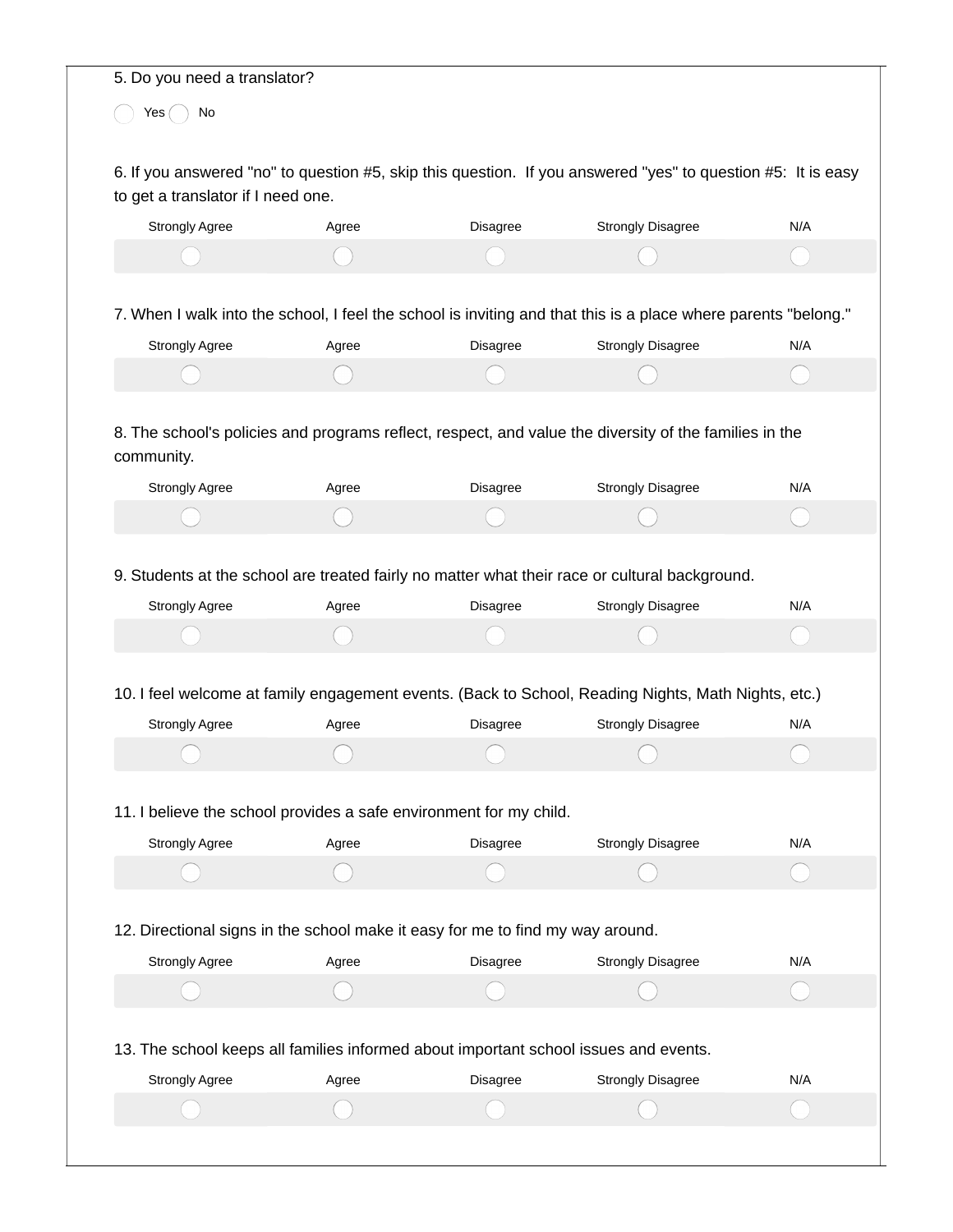| Social Media, Facebook, Twitter, PowerSchool).                                 |       |          | 14. The school communicates with families in multiple ways (email, phone, website, handbook, newsletters,                                                                                                                                                                                                    |     |
|--------------------------------------------------------------------------------|-------|----------|--------------------------------------------------------------------------------------------------------------------------------------------------------------------------------------------------------------------------------------------------------------------------------------------------------------|-----|
| Strongly Agree                                                                 | Agree | Disagree | <b>Strongly Disagree</b>                                                                                                                                                                                                                                                                                     | N/A |
|                                                                                |       |          |                                                                                                                                                                                                                                                                                                              |     |
| 15. The school's administration is approachable, easy to contact, and helpful. |       |          |                                                                                                                                                                                                                                                                                                              |     |
| <b>Strongly Agree</b>                                                          | Agree | Disagree | <b>Strongly Disagree</b>                                                                                                                                                                                                                                                                                     | N/A |
|                                                                                |       |          |                                                                                                                                                                                                                                                                                                              |     |
|                                                                                |       |          | 16. If you selected Disagree or Strongly Disagree from the question above, please explain why.                                                                                                                                                                                                               |     |
| 17. The school's staff is approachable, easy to contact, and helpful.          |       |          |                                                                                                                                                                                                                                                                                                              |     |
|                                                                                |       |          |                                                                                                                                                                                                                                                                                                              |     |
| <b>Strongly Agree</b>                                                          | Agree | Disagree | <b>Strongly Disagree</b><br>18. If you selected Disagree or Strongly Disagree from the question above, please explain why.                                                                                                                                                                                   | N/A |
|                                                                                |       |          | 19. My child's teacher communicates with me on a regular basis. (PowerSchool, email, phone, newsletters,                                                                                                                                                                                                     |     |
| <b>Strongly Agree</b>                                                          | Agree | Disagree | <b>Strongly Disagree</b>                                                                                                                                                                                                                                                                                     | N/A |
| notes home, text, etc.)                                                        |       |          |                                                                                                                                                                                                                                                                                                              |     |
|                                                                                |       |          | 20. If you selected Disagree or Strongly Disagree from the question above, please explain why.<br>21. My child's teacher keeps me well informed about how my child is doing in school. (PowerSchool,<br>graded work comes home, progress reports, report cards, conferences, phone, text, notes home, Social |     |
| Media, etc.)                                                                   |       |          |                                                                                                                                                                                                                                                                                                              |     |
| <b>Strongly Agree</b>                                                          | Agree | Disagree | <b>Strongly Disagree</b>                                                                                                                                                                                                                                                                                     | N/A |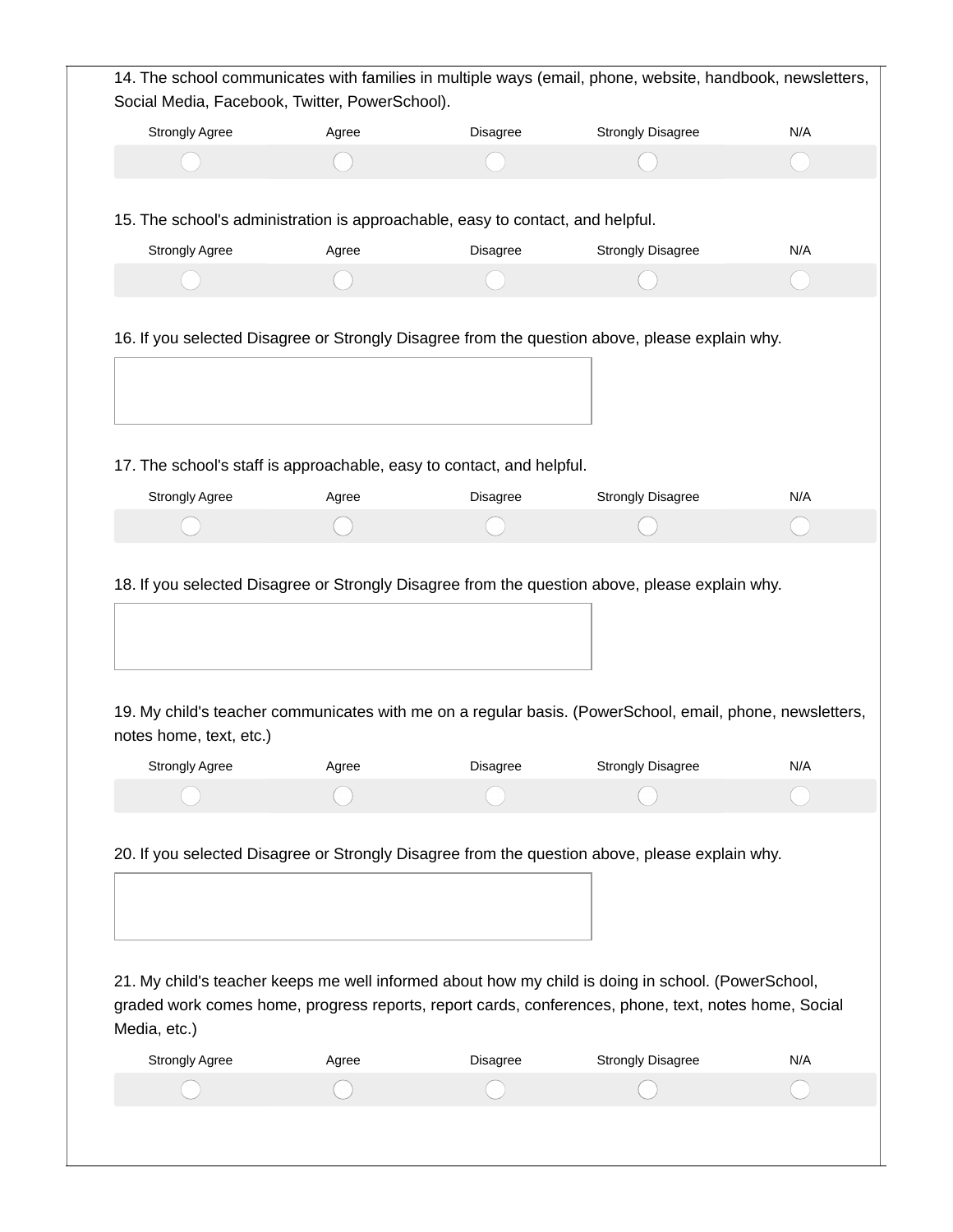|                                                                                |       |                                                                    | 22. If you selected Disagree or Strongly Disagree from the question above, please explain why.             |     |
|--------------------------------------------------------------------------------|-------|--------------------------------------------------------------------|------------------------------------------------------------------------------------------------------------|-----|
|                                                                                |       |                                                                    |                                                                                                            |     |
|                                                                                |       |                                                                    |                                                                                                            |     |
|                                                                                |       |                                                                    |                                                                                                            |     |
| those standards.                                                               |       |                                                                    | 23. I understand the academic standards my child is supposed to meet and how the curriculum is linked to   |     |
| <b>Strongly Agree</b>                                                          | Agree | Disagree                                                           | <b>Strongly Disagree</b>                                                                                   | N/A |
|                                                                                |       |                                                                    |                                                                                                            |     |
|                                                                                |       |                                                                    | 24. My child's teacher and the school give me useful information about how to improve my child's progress. |     |
| Strongly Agree                                                                 | Agree | Disagree                                                           | <b>Strongly Disagree</b>                                                                                   | N/A |
|                                                                                |       |                                                                    |                                                                                                            |     |
|                                                                                |       |                                                                    |                                                                                                            |     |
| 25. If the school can't help me, they will connect me to someone who can.      |       |                                                                    |                                                                                                            |     |
| Strongly Agree                                                                 | Agree | Disagree                                                           | <b>Strongly Disagree</b>                                                                                   | N/A |
|                                                                                |       |                                                                    |                                                                                                            |     |
|                                                                                |       |                                                                    | 26. I understand the rules and requirements for student dress, language, and behavior.                     |     |
| <b>Strongly Agree</b>                                                          | Agree | Disagree                                                           | <b>Strongly Disagree</b>                                                                                   | N/A |
|                                                                                |       |                                                                    |                                                                                                            |     |
|                                                                                |       |                                                                    |                                                                                                            |     |
|                                                                                |       |                                                                    | 27. I feel empowered to advocate for my own child's and other children's success in school.                |     |
| <b>Strongly Agree</b>                                                          | Agree | <b>Disagree</b>                                                    | <b>Strongly Disagree</b>                                                                                   | N/A |
|                                                                                |       |                                                                    |                                                                                                            | Γ   |
|                                                                                |       |                                                                    |                                                                                                            |     |
|                                                                                |       |                                                                    | 28. The school connects students, families, and staff to expanded learning opportunities, community        |     |
| services, and community improvement initiatives.                               |       |                                                                    |                                                                                                            |     |
| <b>Strongly Agree</b>                                                          | Agree | Disagree                                                           | <b>Strongly Disagree</b>                                                                                   | N/A |
|                                                                                |       |                                                                    |                                                                                                            |     |
|                                                                                |       |                                                                    |                                                                                                            |     |
| <b>Strongly Agree</b>                                                          |       |                                                                    |                                                                                                            |     |
|                                                                                |       | 29. It is important for my child to read 20 minutes a day at home. |                                                                                                            | N/A |
|                                                                                | Agree | Disagree                                                           | <b>Strongly Disagree</b>                                                                                   |     |
|                                                                                |       |                                                                    |                                                                                                            |     |
| 30. Parent Teacher Conferences provide me with useful insights about my child. |       |                                                                    |                                                                                                            |     |
| <b>Strongly Agree</b>                                                          | Agree | Disagree                                                           | <b>Strongly Disagree</b>                                                                                   | N/A |
|                                                                                |       |                                                                    |                                                                                                            |     |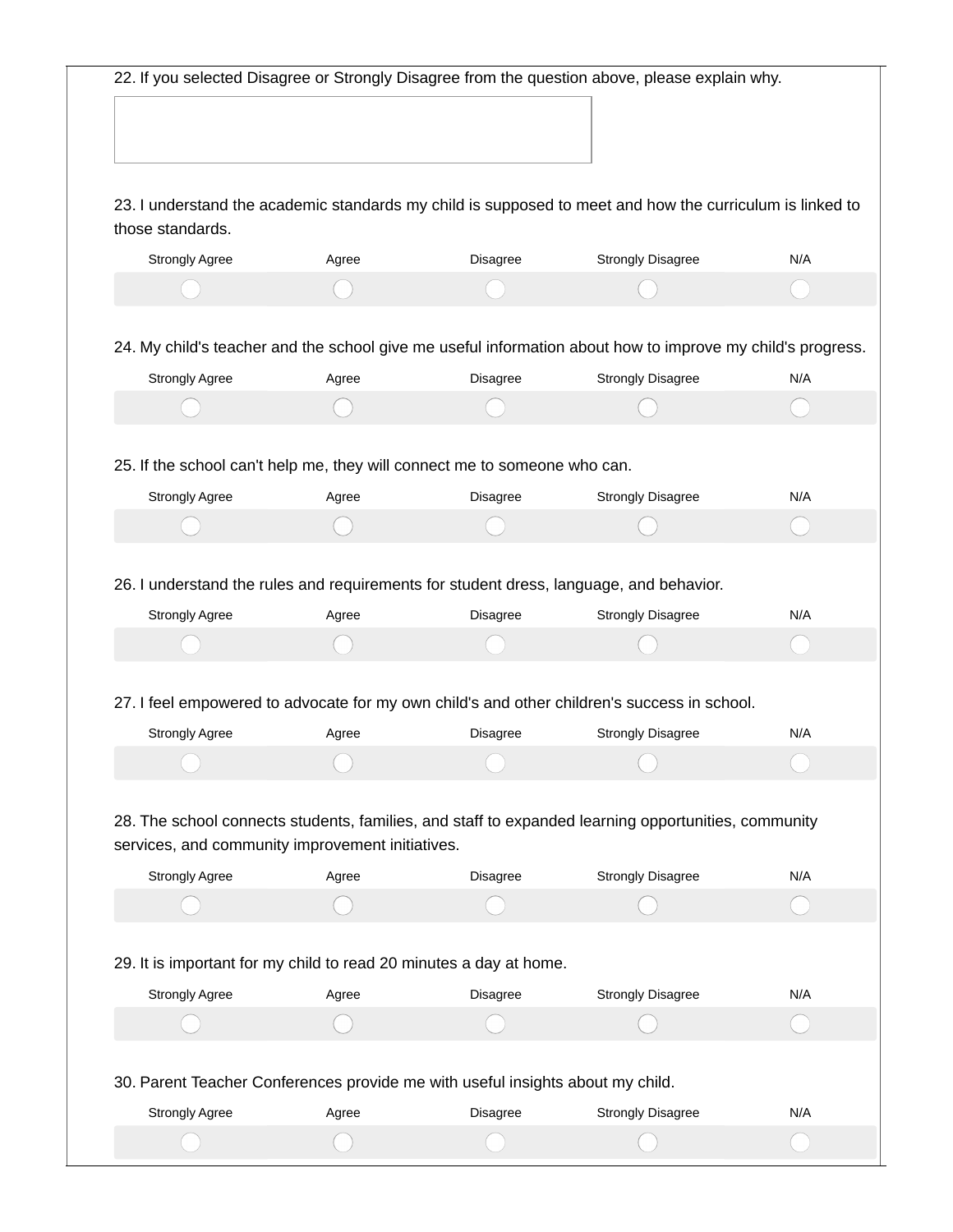| 31. The best way to communicate with me is:                            |
|------------------------------------------------------------------------|
| Newsletters sent home                                                  |
| Social Media; Facebook or Twitter                                      |
| Email                                                                  |
| Phone Call                                                             |
| Text                                                                   |
| Home visit                                                             |
| In Person                                                              |
| Other (please specify)                                                 |
|                                                                        |
|                                                                        |
| 32. I participated in the following activities: (Check all that apply) |
| Grade Level Meetings/Workshops                                         |
| Parent Teacher Conferences                                             |
| Back to School                                                         |
| Literacy/Reading events                                                |
|                                                                        |
| Math events                                                            |
| Data events                                                            |
| <b>Health Events</b>                                                   |
| Volunteering in the school                                             |
| <b>Classroom Parties</b>                                               |
| <b>Field Trips</b>                                                     |
| Performances (chorus, band, plays, etc.)                               |
| <b>Sports Events</b>                                                   |
| Other (please specify)                                                 |
|                                                                        |
|                                                                        |
| 33. The school has a Family/Parent Resource Center that I can use.     |
| No<br>Yes                                                              |
|                                                                        |
| 34. The school's Family Engagement Plan has been made available to me. |
| Yes<br>No                                                              |